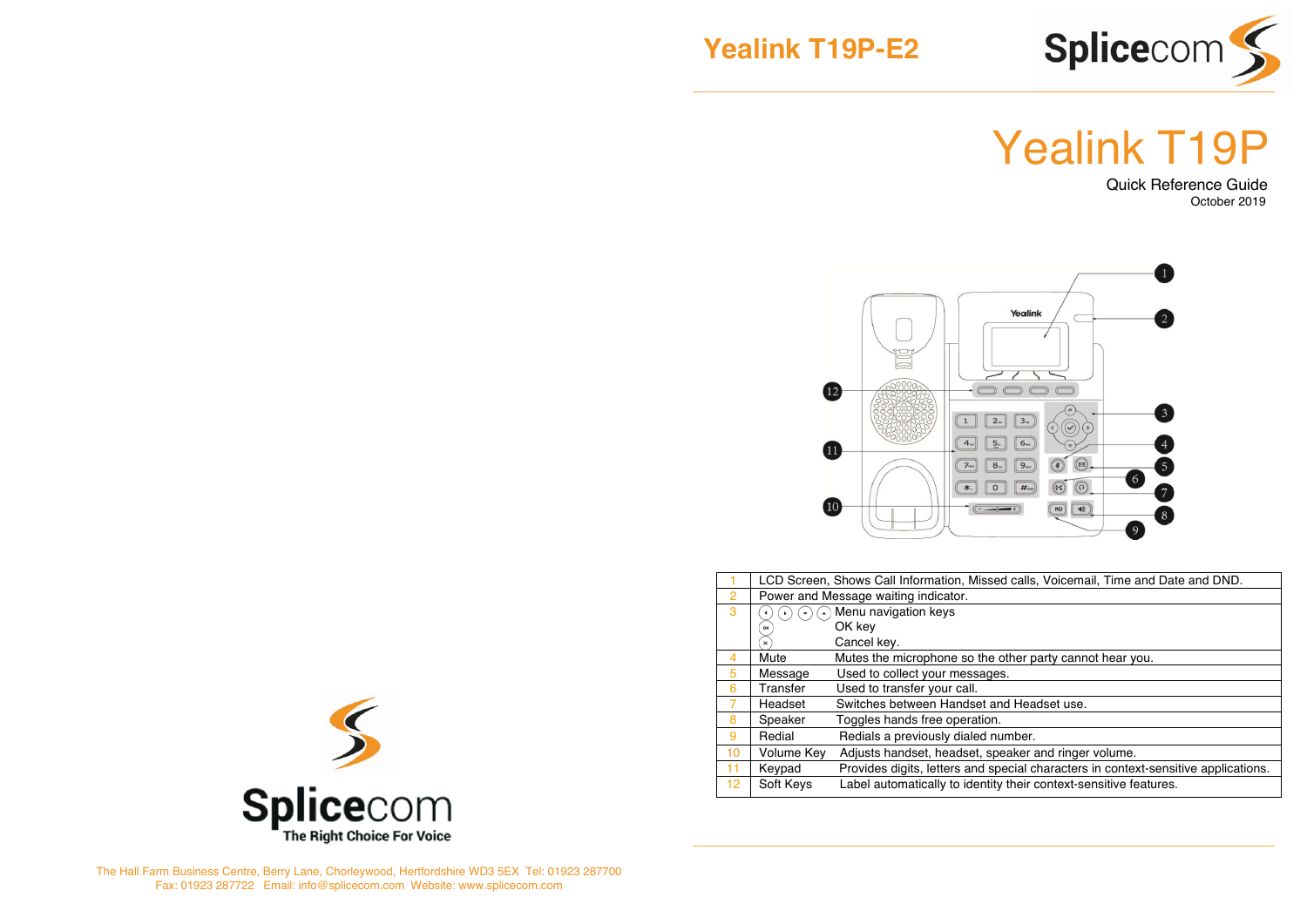## **Yealink T19P-E2**



#### Changing your permanent Greeting





Your new permanent greeting will be played back to you, if you are happy with your greeting, replace your handset, press the Speaker button or End Call button.

To change your permanent greeting select option 6 followed

You will then be prompted to record your new Daily Greeting.

You can also select 6 and then option 2 for a daily greeting

Changing your permanent Greeting

Press hash (#) when finished.

by option 3

For further details on the other voicemail features please Refer to your maintainer.

This page is left intentionally blank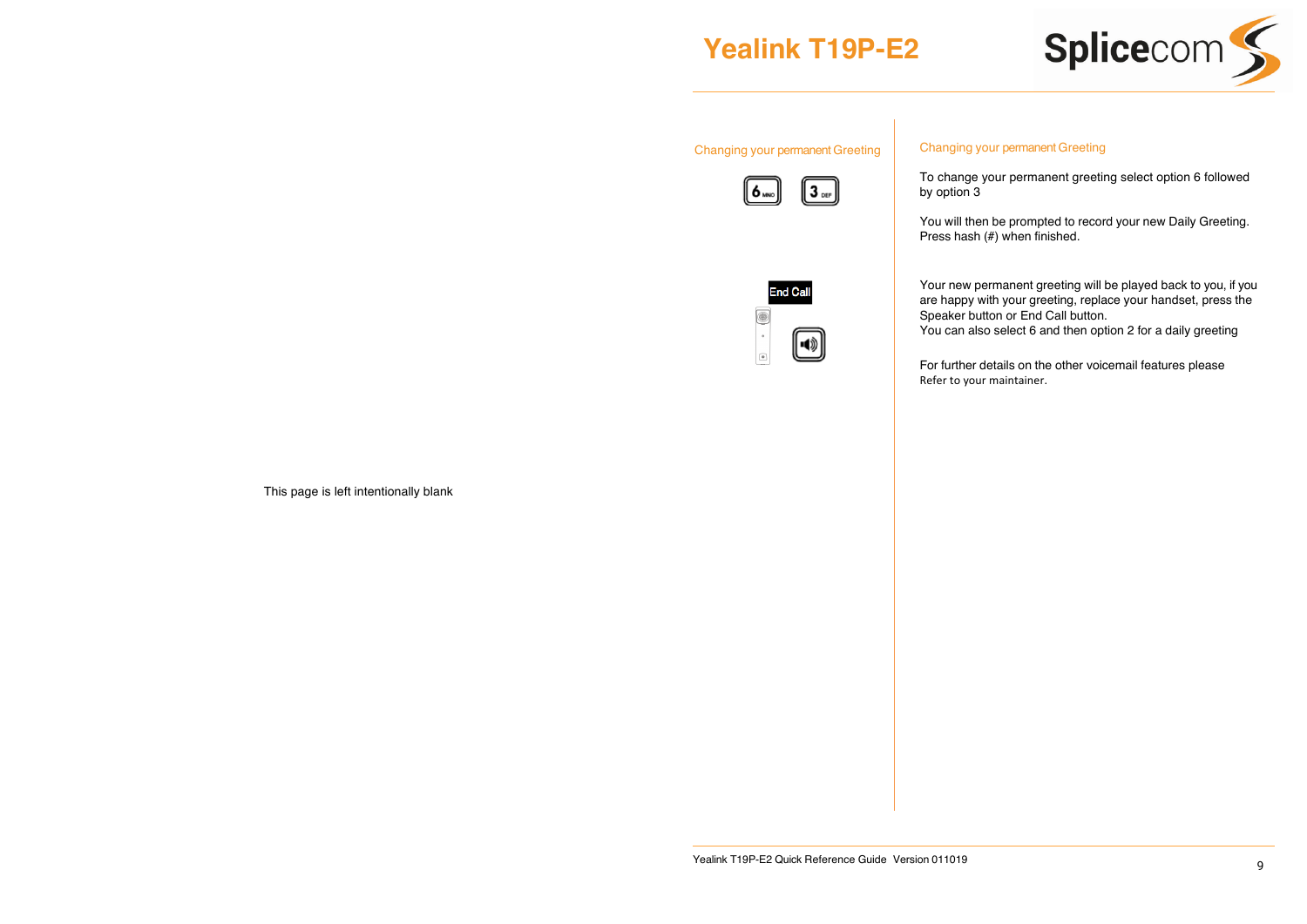



## Voicemail (cont)

Press 1 to play help

Press 2 to skip forward 2 seconds Press 3 to delete the message Press 4 to play the previous message Press 5 to forward the message Press 6 to play the next message Press 7 to save the message Press 8 to skip backwards 2 seconds Press 9 to play the callers number Press \* for configuration options Press 0 to return the call1

please see your reseller for details.

Whilst the message is playing you can use the keypad to do the following: -

 $2_{ABC}$  $3 6 9_{\rm wxy}$  $8_{\text{rw}}$  $#_{\text{sen}}$  $\Omega$ 

#### Changing your Greeting

#### Changing your Daily and Permanent Voicemail Greetings

1Voicemail forwarding must be enabled for this to work,

If you have voicemail enabled you can record two voicemail greetings. The first is a daily greeting that you would normally update on a daily basis, typically giving the date and your whereabouts/availability. The second is a permanent greeting that can be used on any day. If you choose to record a permanent greeting your daily greeting will be deleted at midnight and the permanent greeting will then be used until you record a new daily greeting.



Changing your daily Greeting

J

10

**End Cal** 

 $2_{ABC}$ 

Dial 1571

Whilst listening to the first prompt press the \* key you will hear a list of options.

#### Changing your daily Greeting

To change your daily greeting select option 2

You will then be prompted to record your new Daily Greeting. Press hash (#) when finished.

Your new Daily Greeting will be played back to you, if you are happy with your greeting, replace your handset, press the Speaker button or End Call button. You can also select 6 and then option 2 for a daily greeting.



Making an Internal Call











#### Making an Internal Call

Dial the extension number via the alpha-numeric keypad

Press **Send**, or the OK key, or lift your handset to make the call.

The Call Status screen will display whom you are ringing and your details

#### OR

Lift your handset or press the Speaker button Dial the extension via the alpha-numeric keypad

#### OR

Press the Directory Key

Press the key on the keypad that displays the first letter of the User's name, keep entering the characters to refine the search then.

Find the user required using the Navigation Keys

Select the user required and then press the OK Key to call that user.

(Note: If the extension you are ringing is busy or not answered within 20 seconds (default) you will be passed to voicemail, if enabled.)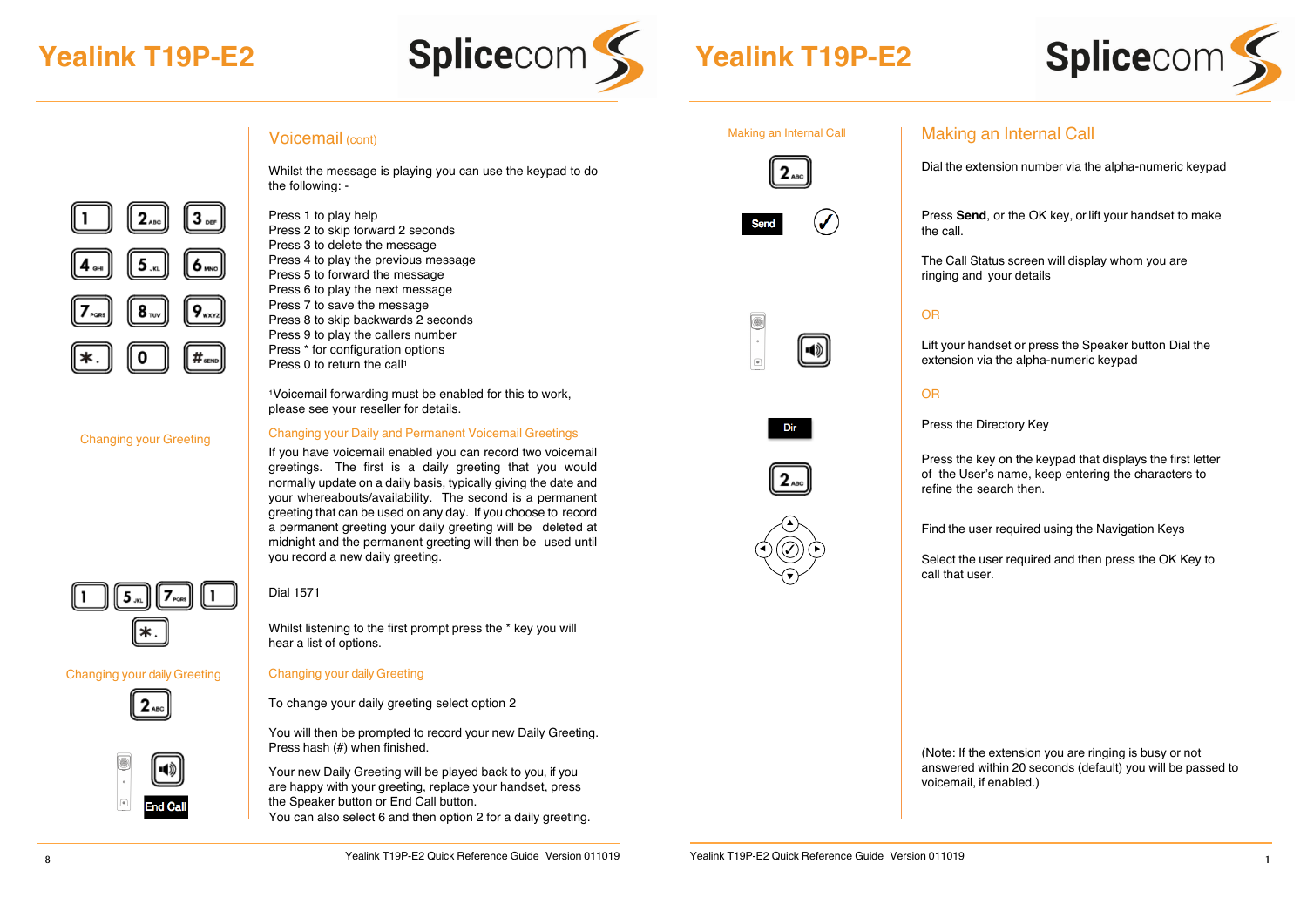



#### Making an External Call





Making an External Call

Dial the external number via the alpha-numeric keypad. (Your System Administrator will inform you if a prefix is required.)

Press **Send**, OK key or lift your handset to make the call.

The Call Status screen will display whom you are ringing and your details.

#### OR



 $2_{ABC}$ 

Dir

✓  $\blacktriangle$ 

p

 $\blacktriangledown$ 

History

✓  $\blacktriangle$ 

 $\blacktriangleleft$ 

 $\blacktriangledown$ 

p

p

Lift your handset or press the Speaker Key.

Dial the external number via the alpha-numeric keypad. (Your System Administrator will inform you if a prefix is required.)

Press the Directory Key

Press the key on the keypad that displays the first letter of the User's name, keep entering the characters to refine the search then.

Find the user required using the Navigation Keys

Select the user required and then press the OK Key to call that user.

#### OR

Pressing the History button shows you called that have been.

Made

Received

And Missed

Find the call required using the Navigation Keys

then press the OK Key to make a call to that number



Leaving a Message for a Colleague

#### Accessing Your Own Messages





Eric Pollard 2 New 1 Old Mail Inbound Sales 0 New 1 Old Mail



## Voicemail

#### Leaving a Message for a Colleague

If the extension you are ringing is busy or is not answered you will be transferred to voicemail (if enabled) and played your colleague's greeting.

Leave your message.

Replace your handset (if you are using the handset), or press the Speaker button (if you are using hands free)

#### Accessing Your Own Messages

The message waiting indicator on the T19P will flash to let you know that you have a new voicemail, you will also see a cassette icon appear on the main screen.

Press the Messages Key to listen to your messages, any new messages will be played automatically.

Your messages will be shown as well as any department message's that you have been assigned to monitor.

Use the navigation keys to select the mailbox to listen to and then press the OK (Tick) button to listen to the messages, you will see two icons to denote the message state.



To listen to a voicemail press message line, you will then be sent to voicemail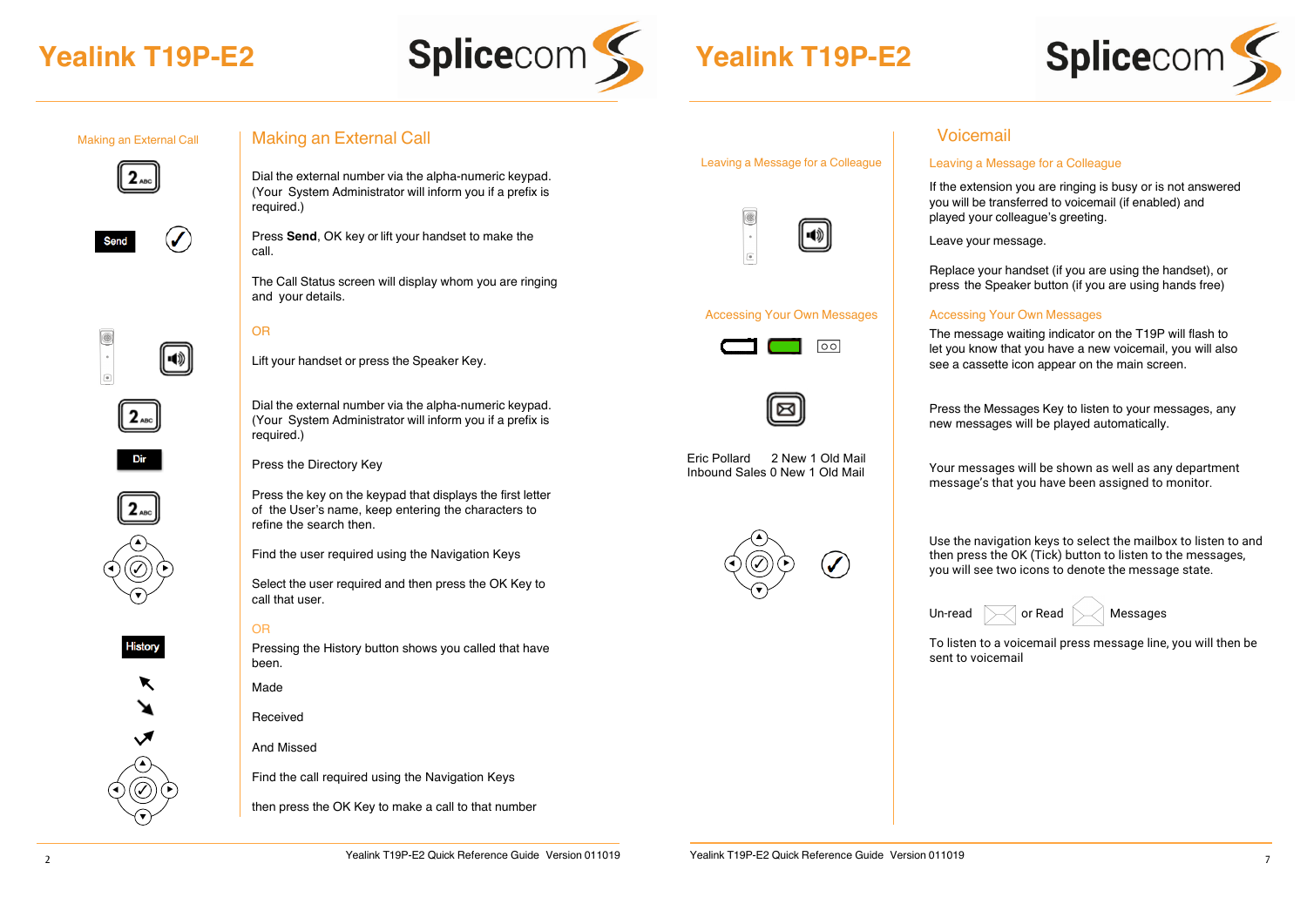





#### To Call a Previous Caller



## Redialing a Number **Redialing a Number** Answering a Call

To redial a number, press the redial key, you will get a list of made of made call displayed on the main screen.

Use the navigation keys to select the number you wish to redial and then press the Send button.

## To Call a Previous Caller Back

Press the History button.

Use the Navigation keys to select the number you wish to call back and then press the Send button.

| Answering a Gall |               |  |  |  |
|------------------|---------------|--|--|--|
|                  |               |  |  |  |
|                  | <b>Answer</b> |  |  |  |



#### Ending a Call



#### Placing a Call on Hold



#### Announced Transfer





## Answering a Call

The main screen will show the details of the caller. Lift the handset or press the Speaker, Answer or OK buttons to answer the call.

#### OR

If you do not wish to answer the call press the reject button and the call will be passed to your Forward on Busy number (if set), or to voicemail (if enabled), or cancelled. (If your phone is busy or not answered within 20 seconds (default) the caller will be passed to voicemail, if enabled.)

## Ending a Call

Replace your handset (if you are using the handset), or press the Speaker button (if you are using hands free)

## Placing a Call on Hold

Press the Hold Key

To retrieve the call press the resume button

## Transferring a Call Announced Transfer

Place the call on hold using the Tran Key

Dial the internal or external number and wait for the call to be answered and then announce the intended transfer.

 To transfer the original call, replace your handset (if you are using the handset) or press the Speaker button (if you are using hands free) or press the Tran button.

#### OR

To return to the original call, press the Cancel and then the Resume Key, or wait for the destination to hang up and then press the Resume key